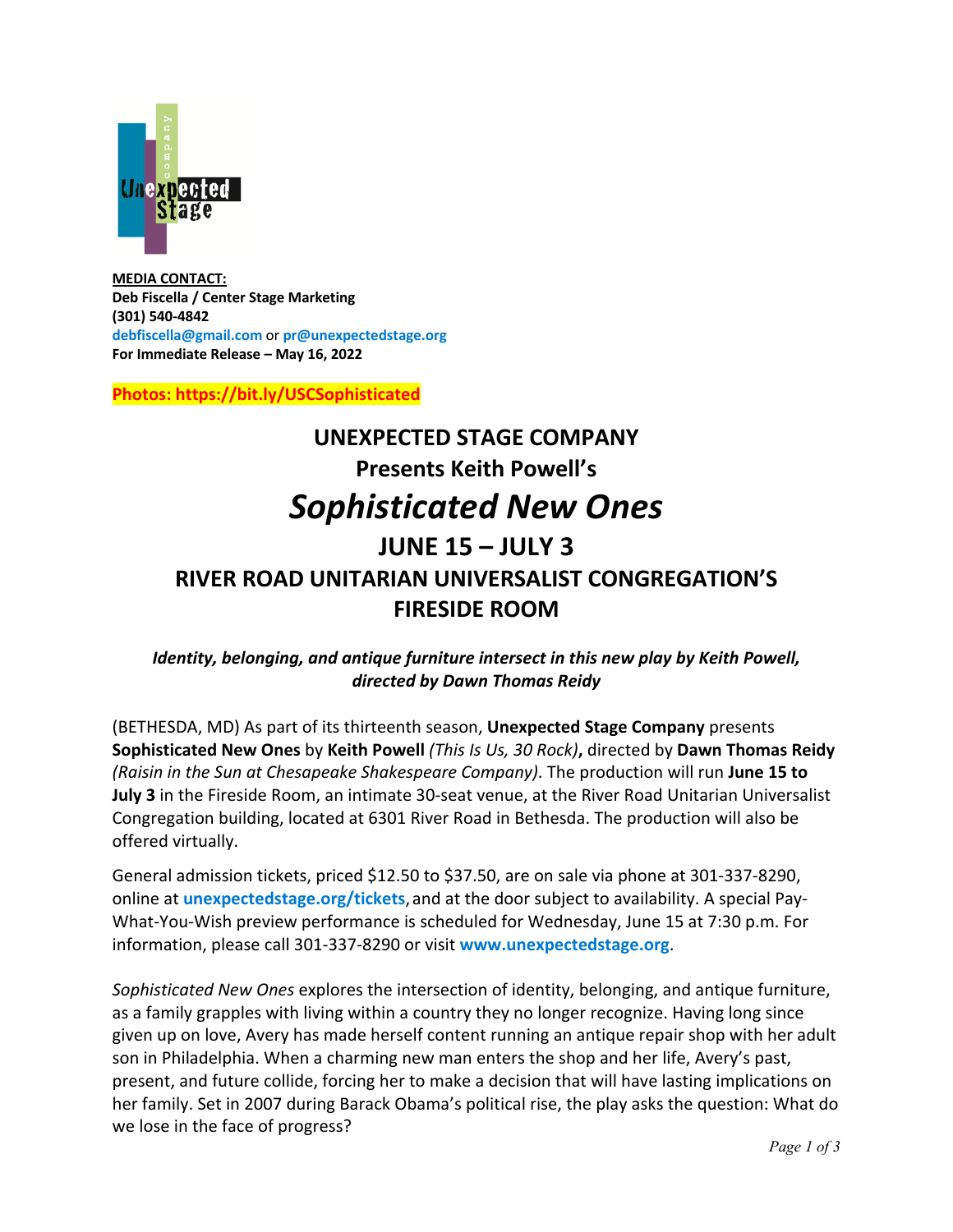Playwright **Keith Powell** is an American television actor, writer, director, and web series creator, known for his roles as James "Toofer" Spurlock on *30 Rock* and as Dr. Vance on *This Is Us*, and for creating and starring in the web series *Keith Broke His Leg*, for which he won several Indie Series Awards in 2016.

Powell explains that the play, written in the lead-up to President Obama's election in 2008, deals with the distinct choice about the future America was, and still is, facing: "Who do we leave behind when we are going forward?"

Director and Unexpected Stage Company board member **Dawn Thomas Reidy** is known to area audiences from Unexpected Stage productions such as *The Few* and *Candy and Dorothy*. Dawn was most recently seen on stage as Ruth Younger in *A Raisin in the Sun* and in *Henry V* at Chesapeake Shakespeare Company. Last spring, she directed a reading of *Sophisticated New Ones* at Unexpected Stage.

"I'm looking forward to engaging with the question of how we connect to history – our connection to 'stuff'," shares Reidy. "How can an object hold a legacy? A legacy of upward mobility…a legacy of inequity. How one person's burden can be another's opportunity for freedom."

The cast of *Sophisticated New Ones* features **Lisa Hill-Corley** (Creative Cauldron's *Having Our Say*) as Avery**, DeJeanette Horne** (Chesapeake Shakespeare Company's *Henry V*) as H, and **Lloyd Ekpe** (Chesapeake Shakespeare Company's *A Raisin in the Sun*) as Satcher.

In addition to Reidy, the creative team includes **Kristen Jepperson** (set design), **Ian Claar** (lighting design), **Sharlene Clinton** (costumes), and **Matthew Datcher** (sound design).

## *Sophisticated New Ones*

**By Keith Powell June 15 – July 3 River Road Unitarian Universalist Congregation – Fireside Room 6301 River Road, Bethesda, MD** 

## **Show Schedule:**

- Tuesdays, Wednesdays, Thursdays, and Fridays at 7:30 p.m.
- Saturdays and Sundays at 2 p.m. and 7:30 p.m.

*Ticket purchasers can also choose a virtual attendance option, to watch at their convenience.* **General Admission Tickets**: \$12.50 - \$37.50

**Pay-What-You-Wish preview performance**: Wednesday, June 15 at 7:30 p.m. **ASL-interpreted performances**: Sunday, June 26 at 2 p.m.; Wednesday, June 29 at 7:30 p.m. **Discounts** available for students, seniors, military, first responders and groups.